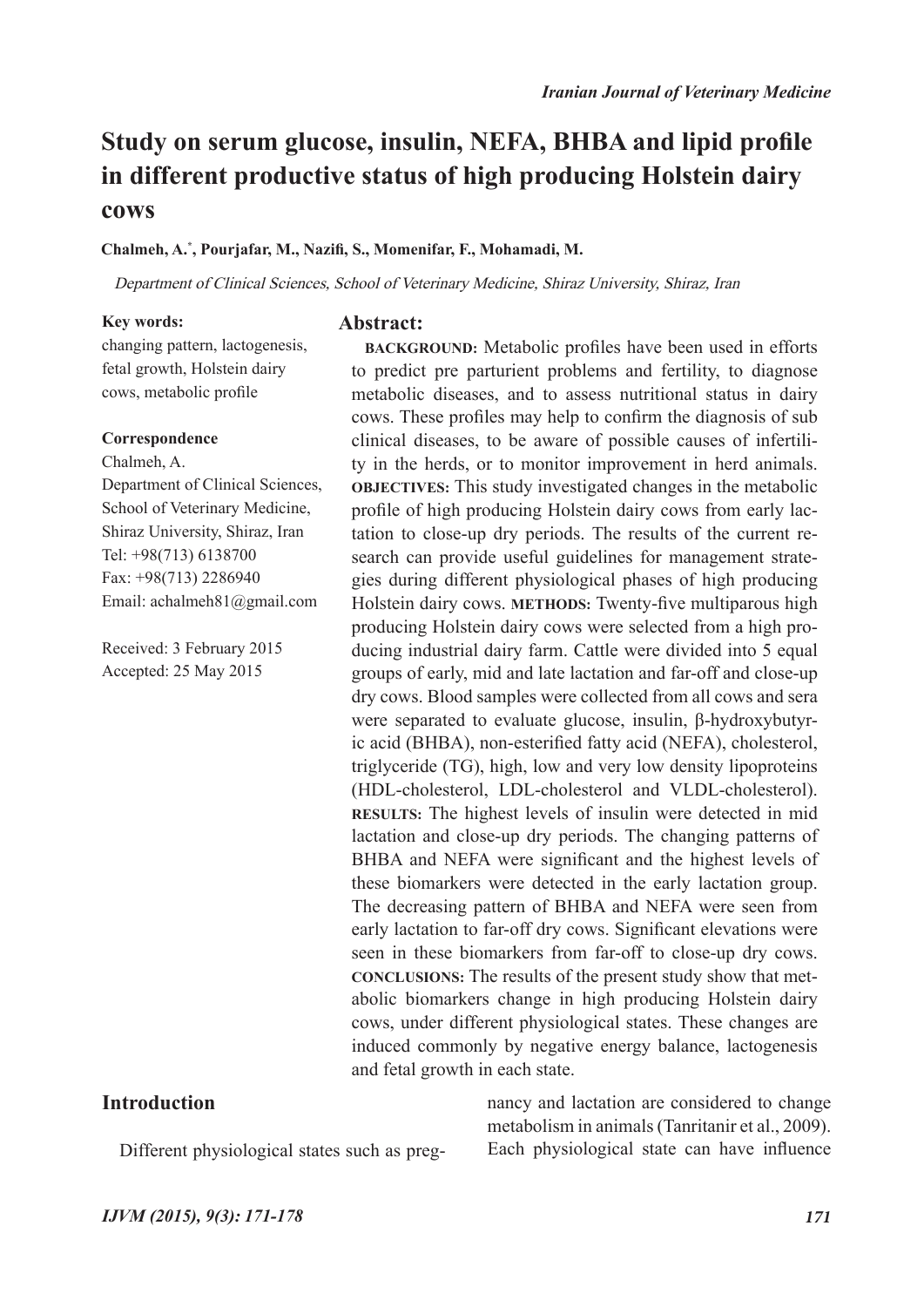on the health and subsequent performance of dairy cows, since cows develop serious metabolic and physiological changes during these periods (Tanaka et al., 2011). During pregnancy and lactation, all metabolic pathways are involved in sustaining fetal growth and lactogenesis, respectively (Bell et al., 2000). The periods of pregnancy and lactation induce a huge metabolic challenge to the high-yielding dairy cow and the metabolic profiles can be used as important criteria to evaluate the health status of these animals (Hawagane et al., 2009).

High rates of body condition score losses take place due to negative energy balance after calving which is indicated by alterations in blood metabolic and hormone profiles (Wathes et al., 2009). Providing glucose as the primary metabolic fuel for maintenance, fetal growth and milk production, is the necessary part of protection against negative energy balance in dairy cows (De Koster and Opsomer, 2013). In dairy cows, the massive energy demand is partly provided through gluconeogenesis and glucose has a central role in metabolism and homeostatic control (Herdt, 2000). Insulin has a direct control on mobilization and utilization of glucose. Changing the insulin dynamic in different physiological states of dairy cows takes place and insulin resistance as a metabolic dysfunction induces metabolic diseases and interferes with energy balance in dairy cows (De Koster and Opsomer, 2013).

Negative energy balance in dairy cows induces lipolysis and lipid mobilization. Evaluating the concentrations of non-esterified fatty acids (NEFA) and β-hydroxybutyric acid (BHBA) is indicative of lipid mobilization and fatty acid oxidation (Wathes et al., 2009). NEFA reflects the magnitude of mobilization of fat from storage and BHBA indicates the completeness of oxidization of fat in the liver (De Koster and Opsomer, 2013).

Evaluating the metabolic profile based on the laboratory measurement of certain compo-

nents of the blood can reflect the productive performance, nutritional and health status of dairy cows, with or without presence of clinical abnormalities. Information regarding changing the metabolic profile can assist veterinarians to evaluate the metabolic situation and alteration of dairy cows at herd levels.

There are several literatures on metabolic profile in lactation, pregnancy and transition periods of dairy cows (Ghanem et al., 2012; Piccione et al., 2012; Fiore et al., 2014), but based on the author's knowledge, the literature is lacking comprehensive studies on the changing patterns of metabolic parameters, at different physiological states of dairy cows. Hence, the present study was undertaken to give a clear metabolic profile in high producing Holstein dairy cows from early lactation to close-up dry periods. The results of the current research can provide useful guidelines for management strategies during different physiological phases of high producing Holstein dairy cows.

### **Materials and Methods**

**Animals:** The present study was carried out during winter the period of 2014 on 25 multiparous Holstein dairy cows from a high producing industrial dairy farm around Shiraz, Southwest Iran. These cows were housed in open-shed barns with free access to water and shade. The total mixed rations were formulated and prepared for all animals according to the National Research Council (NRC) requirements. A dry period of 60 days was considered in the farm. Milk production was about 10,000 kg for a year, an average of 3.6% of milk fat, and 3.3% of milk protein. All animals were clinically healthy, had not history of debilitating disease, and free from internal and external parasites due to routine antiparasitic programs at the farm. Body condition score (BCS) of these animals were estimated based on 0 to 5 system. Cattle were divided into 5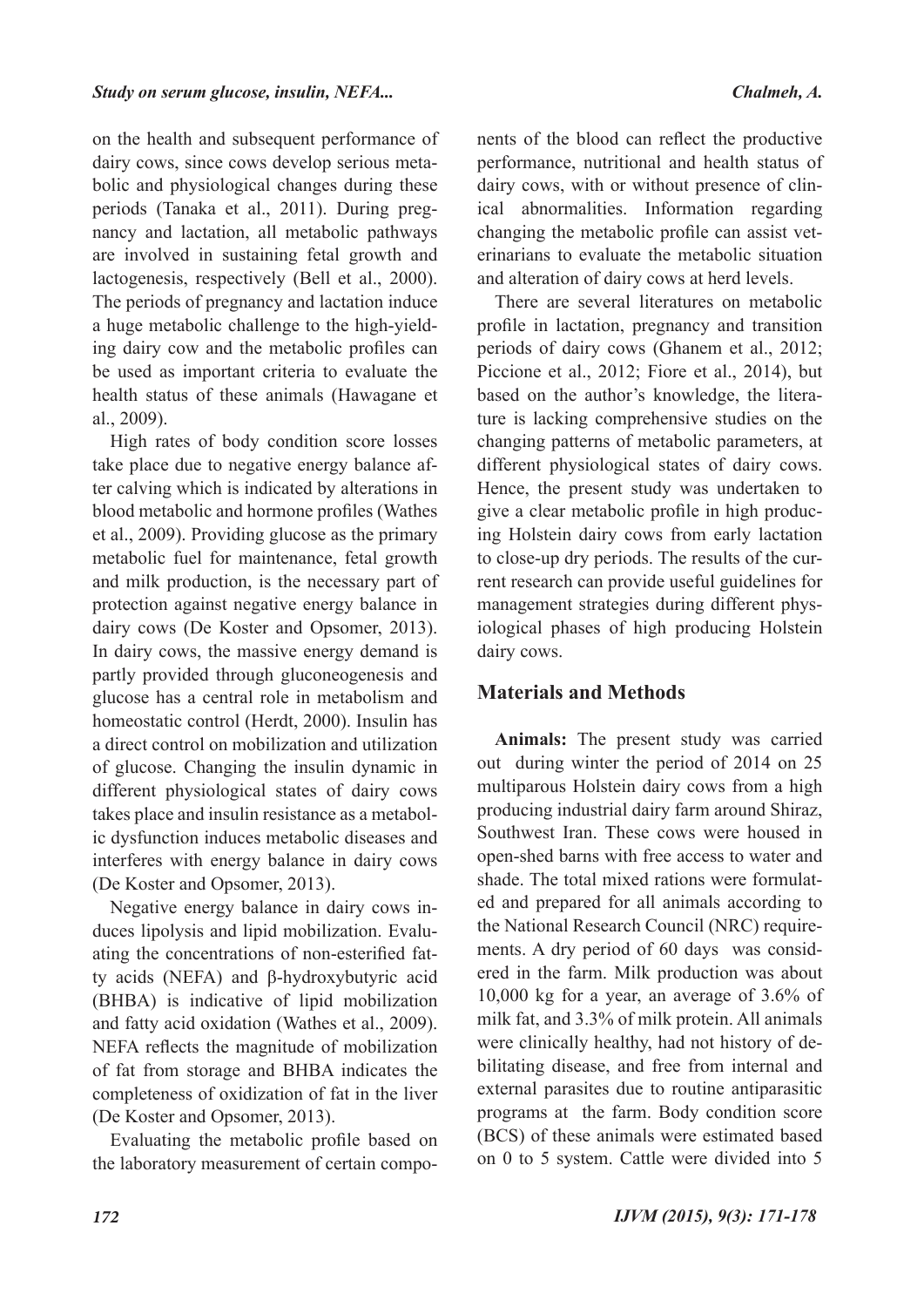equal groups of early (30.2±5.7 days after calving, with  $3.25\pm0.25$  BCS), mid  $(108.1\pm8.4)$ days after calving, with 3.25±0.25 BCS) and late lactations (184.5±5.7 days after calving, with 3.5±0.25 BCS), far-off (281.9±5.4 days after calving, 228.4±8.6 days of pregnancy, with 3.5±0.25 BCS) and close-up dry periods (312.1±8.3 days after calving, 255.6±6.3 days of pregnancy, with 3.5±0.25 BCS).

**Blood sampling and serological assays:**  Blood samples were collected from all cows through jugular venipuncture in plain tubes. Immediately after blood collections, sera were separated by centrifugation for 10 min at 3,000 g and stored at -22°C until assayed. Glucose was assayed by an enzymatic (glucose oxidase) colorimetric method (ZistChem®, Tehran, Iran). Insulin was measured by bovine insulin ELISA kit (Cusabio®, China, specificity 100%, and precision: intra-assay and inter-assay  $CV < 8\%$  and 10%, respectively). BHBA and NEFA were assayed by colorimetric method (Ranbut®, Ireland). The sera were analyzed for cholesterol by a modified Abell-Kendall/ Levey-Brodie (A-K) method (Abbel et al., 1952; Burtisand Ashwood, 1994), triglyceride (TG) by the enzymatic procedure of Mc-Gowan et al. (1983). Lipoproteins were isolated using a combination of precipitation and ultra centrifugation. High density lipoprotein (HDL-cholesterol) was measured using the precipitation method. In the first step, the precipitation reagent (sodium phosphotungstate with magnesium chloride) was added to the serum to aggregate non-HDL lipoproteins which were separated by centrifugation  $(10,000 \times g)$ for 5 min). The residual cholesterol was then measured by enzymatic method (BurtisandAshwood, 1994). Low density lipoprotein (LDL-cholesterol) was calculated as the difference between the total cholesterol measured in the precipitate and HDL fraction minus 0.2×triglyceride (LDL=total cholesterol–HDL cholesterol–0.2×TG). Very low density lipoprotein (VLDL-cholesterol) was estimated as

one-fifth of the concentration of triglycerides (Friedewald et al., 1972).

**Statistical analyses:** All data are presented as mean  $\pm$  standard deviation (SD). Differences between the average concentrations of different serological factors in the different groups were analyzed by one-way ANOVA and the least significant difference (LSD) test was used to find differences. Repeated measures of ANOVA was used to evaluate the changing patterns of different studied parameters during physiological states of dairy cows using SPSS software (SPSS for Windows, version 20, SPSS Inc, Chicago, IL, USA). The level of significance was set at p<0.05.

# **Results**

Normal levels (Mean±SD) of metabolic biomarkers in different physiological states of high producing Holstein dairy cows are shown in Table 1. The dynamics of the metabolic profile during the different physiological states are shown in Figures 1 to 4. There were no significant changing patterns in glucose and lipid profile (p>0.05). The significant changes were seen in insulin dynamics during the physiological periods. The highest levels of insulin were detected in mid lactation and close-up dry periods (Fig. 1). The dynamics of BHBA and NEFA were significant and the highest levels of these biomarkers were detected in early lactation group. The decreasing pattern of BHBA and NEFA were seen from early lactation to far-off dry cows. The significant elevations are seen in these biomarkers from far-off to closeup dry cows.

# **Discussion**

Glucose metabolism changes during lactation and pregnancy in cows (Bickerstaffe et al., 1974), goats (Debras et al., 1989) and sheep (Wilson et al., 1983). This might be related to the uptake of insulin by the lactating mam-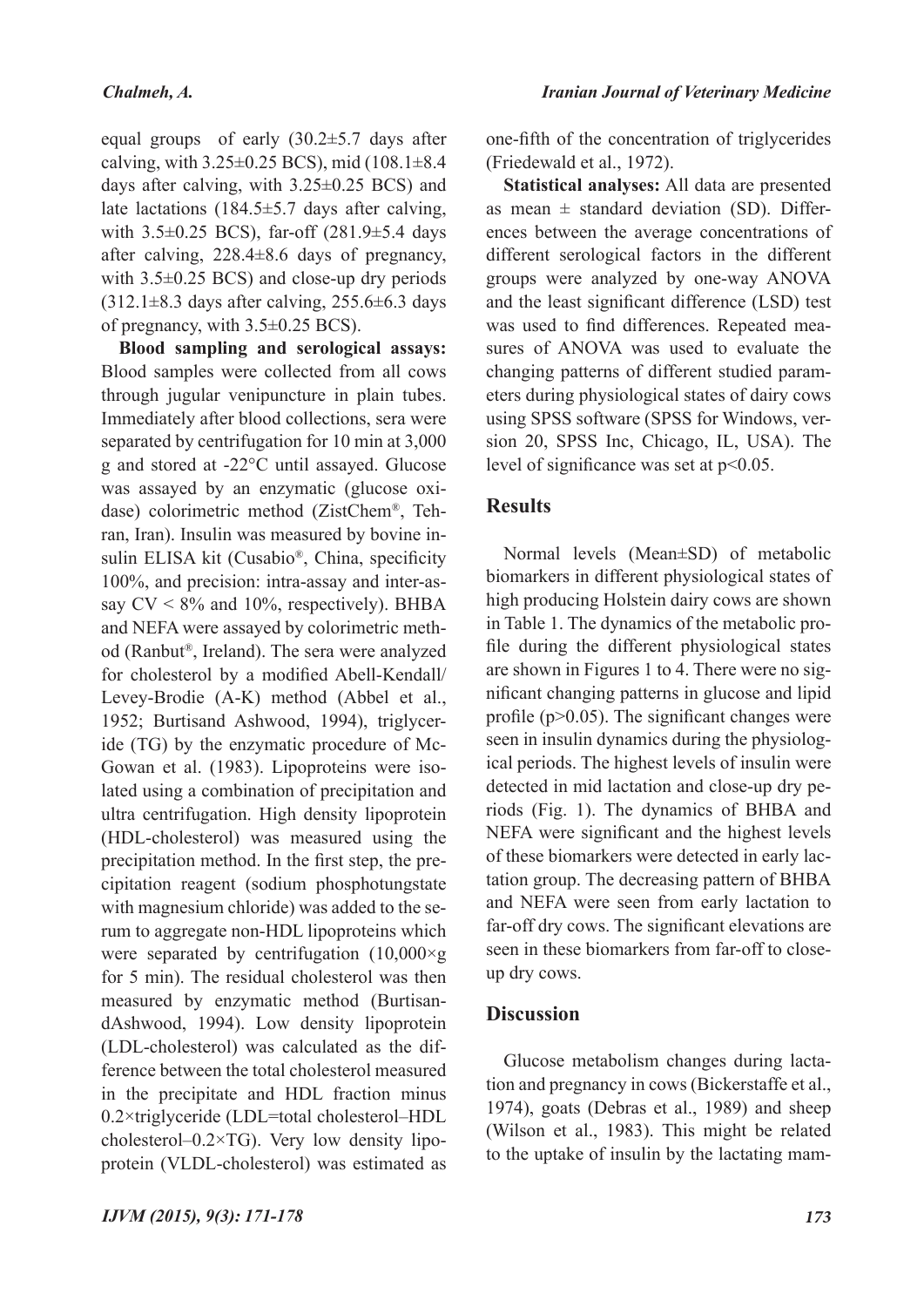

Figure 1. Changing patterns of insulin and glucose during the different physiological states of high producing Holstein dairy cows. - o- Glucose - o- Insulin



Figure 3. Changing patterns of cholesterol and TG during the different physiological states of high producing Holstein dairy cows. - o- Cholesterol - o- TG

mary gland (Faulkner and Pollock, 1990) and perhaps due to uptake by the pregnant uterus. Another possibility is that insulin uptake by the liver changes during lactation and pregnancy. Insulin is a protein hormone secreted by the β-cells of the pancreas which stimulates translocation of glucose transporters, resulting in glucose uptake by tissues. In ruminants, volatile fatty acids from the gastrointestinal tract are the major energy source rather than direct sources of glucose. Thus, insulin plays a slightly different role in ruminants vs non-ruminants (Kahn, 1978). Elevating volatile fatty acid concentrations during lactation can interfere with



Figure 2. Changing patterns of BHBA and NEFA during the different physiological states of high producing Holstein dairy cows. - O- BHBA - O- NEFA



Figure 4. Changing patterns of HDL-cholesterol, LDL-cholesterol and VLDL-cholesterol during the different physiological states of high producing Holstein dairy cows.  $\rightarrow$  HDL  $\cdot$ O $\cdot$  LDL  $\cdot$   $\cdot$  VLDL

glucose-induced insulin secretion (Bossaert et al., 2008). Therefore, it has been reported that elevated circulating volatile fatty acid levels is one of the factors that may account for the impaired hepatic insulin extraction in non-ruminants (Lewis et al., 2002).

The results of the present study show that insulin levels in early lactating dairy cows are significantly lower than close-up dry cows (Table 1; Fig. 1; p<0.05). Other researchers also mentioned that both basal concentration of insulin and insulin response to endogenous glucose can be lower in lactating than in dry dairy cows (Sartin et al., 1985) and lower in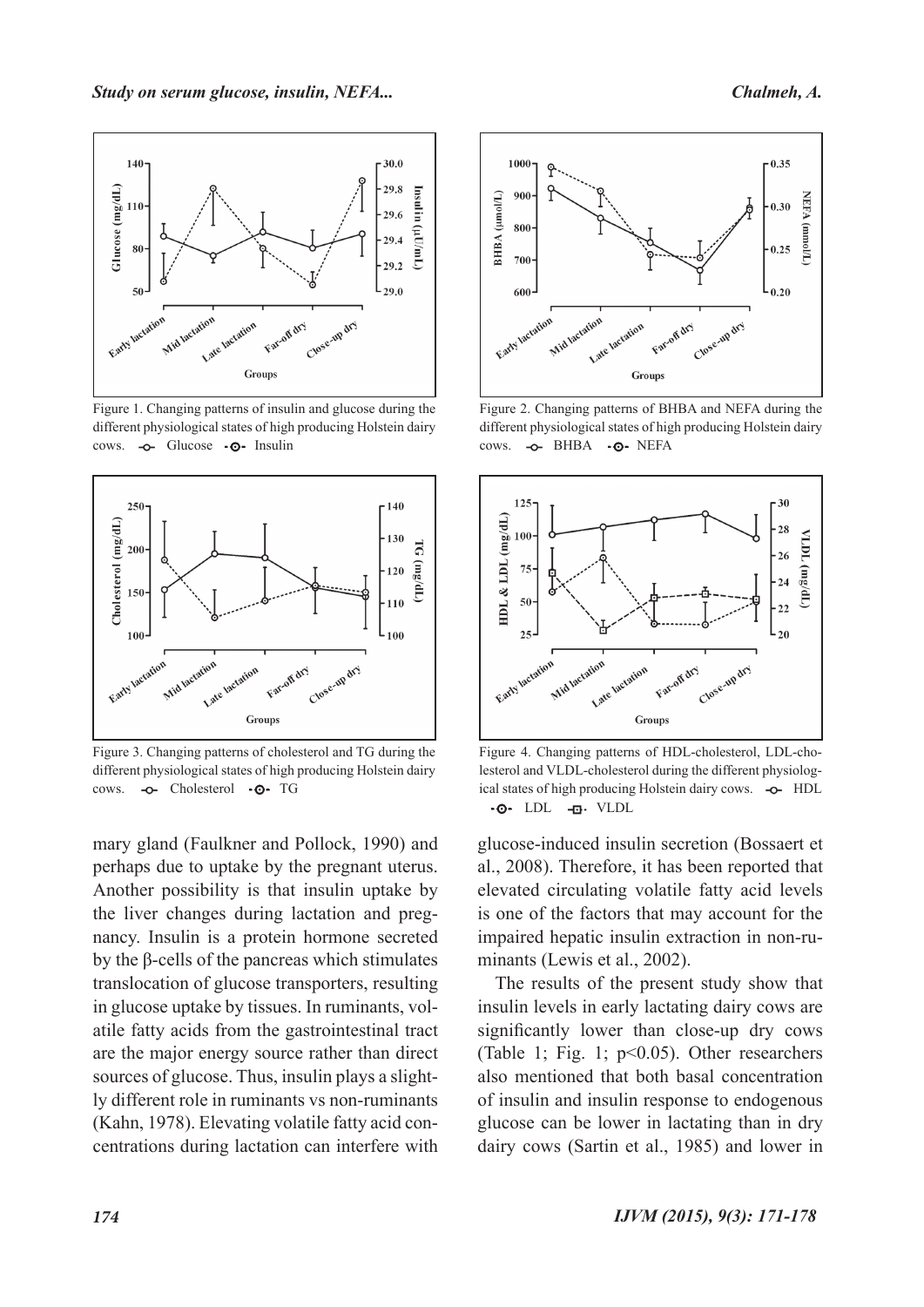high-yielding lactating cows compared to low yielders (Sartin et al., 1988). Faulkner and Pollock (1990) also suggested that the sensitivity of glucose utilization was increased in lactating sheep compared to non-lactating sheep. However, Debras et al. (1989) reported that the insulin-stimulated glucose utilization above basal levels was greatly impaired during early lactation compared with the dry period in goats; they suggested that a decrease in insulin sensitivity in some insulin-sensitive tissues might occur.

Fatty acids released from adipose tissue circulate as NEFA, which are a major source of energy to the cow during this period. The concentration of NEFA in blood reflects the degree of adipose tissue mobilization (Pullen et al., 1989). Therefore, as negative energy balance increases, more NEFA are released from body fat and the concentration of NEFA in the blood increases. Based on the findings of this study, the highest levels of NEFA were seen in early lactation groups which were in negative energy balance, physiologically. Serum concentrations of NEFA were decreased to the lowest levels in the far-off dry period.

Adipose tissue depots in the cow were oriented toward mobilization of NEFA at this time, rather than lipid deposition (McNamara, 1991). Lipogenesis (fat synthesis) was essentially shut down, and sensitivity to lipolytic signals (epinephrine and norepinephrine) was greatly enhanced.

As the concentration of NEFA in blood increases around calving or in early lactation, more NEFA are taken up by the liver (Emery et al., 1992). Once taken up by the liver, NEFA can be completely oxidized to carbon dioxide to provide energy for the liver, partially oxidized to produce ketone bodies that are released into the blood and serve as fuels for other tissues, or reconverted to storage fat. If NEFA uptake by the liver becomes excessive, fatty liver may develop. Negative energy balance and carbohydrate insufficiency in the liver after calving leads to increased production of ketone bodies such as BHBA, which can result in ketosis. According to Grummer et al. (2004), the increase in plasma NEFA concentration led to increase in ketogenesis by hepatocytes. The metabolic adaptations that support the onset of lactation include increased mobilization of fatty acids from adipose tissue and increased hepatic gluconeogenesis (Bell, 1995).

Overfeeding during the dry period results in increased esterification rates in adipose tissue prepartum and greater lipolytic rates (and thus higher NEFA) post-partum (Rukkwamsuk et al., 1999). During late pregnancy, metabolic demands shift to fetal growth and the tissues of the dam become increasingly insulin resistant, in order to supply substrates for the fetus while maternal tissues increase reliance on NEFA and BHBA (Bell, 1995). These changes in metabolic priorities might help to explain why far-off diets seem to have a more lasting effect on energy balance and metabolic health in early lactation.

The highest levels of BHBA were seen in early lactation cows and these concentrations decreased to the lowest levels at the far-off dry period. Excessive elevation of NEFA and BHBA during the close-up dry period and early lactation caused adipose tissues to be more insulin resistant, further drive down dry matter intake, and perpetuate a cycle of metabolic disorders in these cows (Pires et al., 2007).

Ruminants have an inherently low capacity for synthesis and secretion of VLDL to export TG from the liver (Pullen et al., 1989), and a similar capacity to reconvert NEFA back to TG (Graulet et al., 1998). Moreover, the rate of production of TGs in the liver increased at the time of calving (Grum et al., 1996). Consequently, cows fed typical diets during the dry period and transition period had an increased concentration of TG in the liver, a day after calving (Grum et al., 1996). Total cholesterol in the mild lactation cows was significantly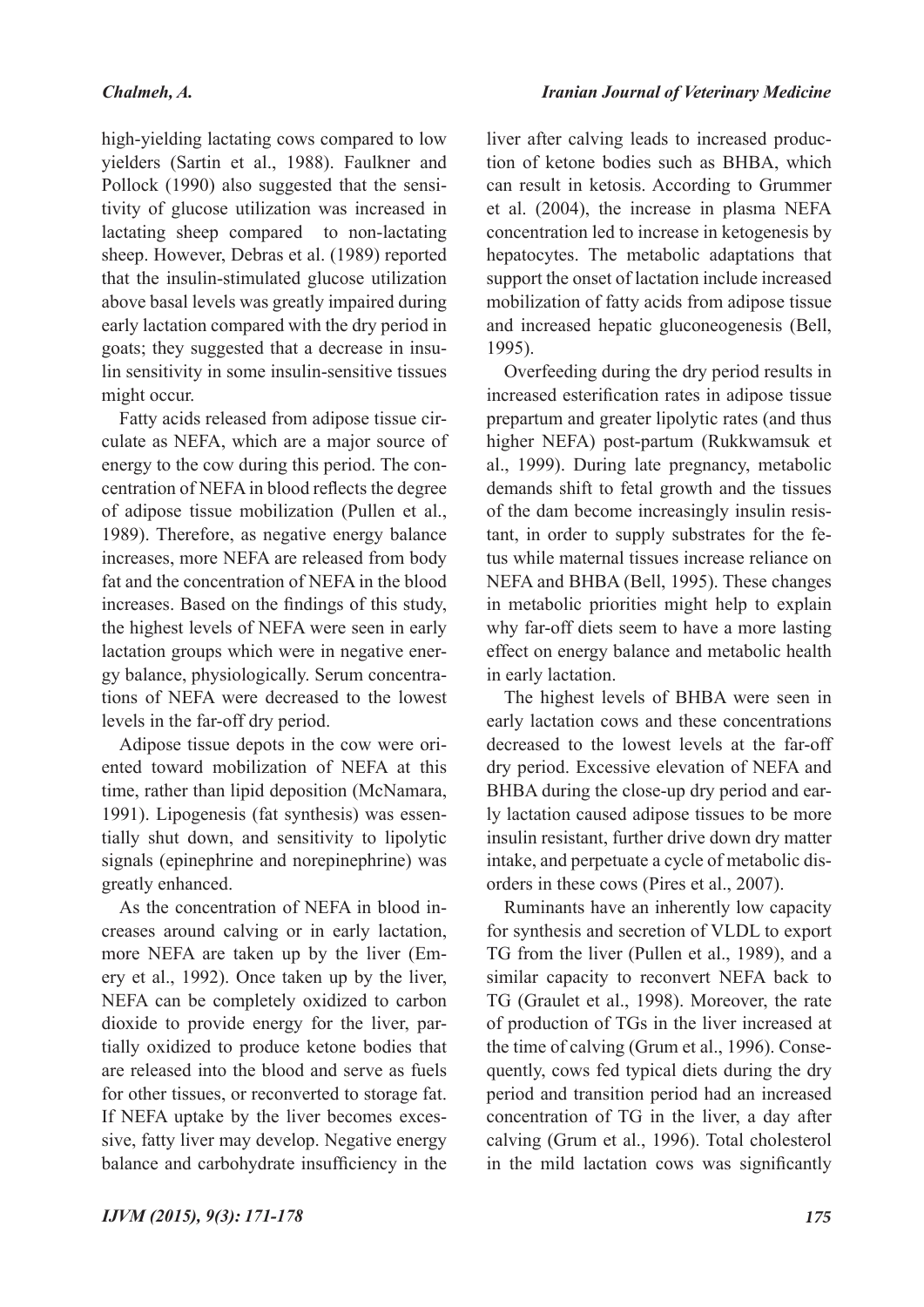higher than other groups  $(p<0.05$ ; Table 1). Probably because, during the puerperal period, there was an increase in the demands for regulatory mechanism, responsible for all the processes involved with milking (Krajnicakova et al., 2003). At this purpose, characteristic changes in lipid metabolism were found during pregnancy and lactation in most mammals (Roche et al., 2009). Endocrine profiles changed and lipolysis as well as lipogenesis were regulated to increase lipid reserve during pregnancy, and, subsequently, these reserves were utilized following parturition and the initiation of lactation (Roche et al., 2009). Similar results, however, were found by other researchers, showing that concentrations of total lipid increased at parturition, despite the kind of feed administered (Douglas et al., 2004).

The results of the present study showed that metabolic biomarkers change in different physiological states of high producing Holstein dairy cows. These changes are commonly induced by negative energy balance, lactogenesis and fetal growth in each state. The presented metabolic profile can be considered as a tool, to assess the energy balance in dairy cows at different physiological states. It can be used to evaluate the metabolic situations of herd and manage the metabolic and production disorders. Information regarding the dynamics of metabolic profile can aid veterinarians to evaluate and follow the metabolic status of dairy cows to carry out diagnosis, prognosis, treatment and control of metabolic disorders.

# **Acknowledgments**

Special appreciation goes to Mr. Javad Chalmeh for providing the cows for this study.

#### **References**

Abell, L.L., Levy, B.B., Brodie, B.B., Kendall, 1. F.E. (1952) A simplified method for the esti- mation of total cholesterol in serum and determination of its specificity. J Biol Chem. 195:

357-366.

- Bell, A., Burhans, W.S., Overton, T.R. (2000) 2. Protein nutrition in late pregnancy, maternal protein reserves and lactation performance in dairy cows. Proc Nutr Soc. 59: 119-126.
- Bell, A.W. (1995) Regulation of organic nu- trient metabolism during transition from late 3. pregnancy to early lactation. J Anim Sci. 73: 2804-2819.
- Bickerstaffe, R., Annison, E.F., Linzell, J.L. 4. (1974) The metabolism of glucose, acetate, lip- ids and amino acids in lactating dairy cows. J Agric Sci. 82: 71-85.
- Bossaert, P., Leroy, J.L., De Campeneere, S., 5. De Vliegher, S., Opsomer, G. (2009) Differ- ences in the glucose induced insulin response and the peripheral insulin responsiveness between neonatal calves of the Belgian Blue, Holstein-Friesian, and East Flemish breeds. J Dairy Sci. 92: 4404-4011.
- book of Clinical Chemistry.  $(2<sup>nd</sup>$  ed.) W.B. Saunders Co, Philadelphia, USA. 6. Burtis, C.A., Ashwood, E.R. (1994) Tietz Text-
- 7. Debras, E., orizard, J., Aina, E., Tesseraud, S., Qlampredon, C., Amal, M. (1989) Insulin sen- sitivity and responsiveness during lactation and dry period in goats. Am J Physiol. 256: E295-302.
- De Koster, J.D., Opsomer, G. (2013) Insulin 8. resistance in dairy cows. Vet Clin North Am Food Anim Pract. 29: 299-322.
- 9. Douglas, G.N., Overton, T.R., Bateman, H.G., Drackley, J.K. (2004) Peripartal metabolism and production of Holstein cows fed diets supplemented with fat during the dry period. J Dairy Sci. 87: 4210-4220.
- Emery, R.S., Liesman, J.S., Herdt, T.H. (1992) 10. Metabolism of long chain fatty acids by rumi- nant liver. J Nutr. 122: 832-837.
- 11. Faulkner, A., Pollock, H.T. (1990) Metabolic responses to euglycaemic hyperinsulinaemia in lactating and non-lactating sheep in vivo. J Endocrinol. 124: 59-66.
- 12. Fiore, E., Gianesella, M., Arfuso, F., Giudice, E., Piccione, G., Lora, M., Stefani, A., Mor-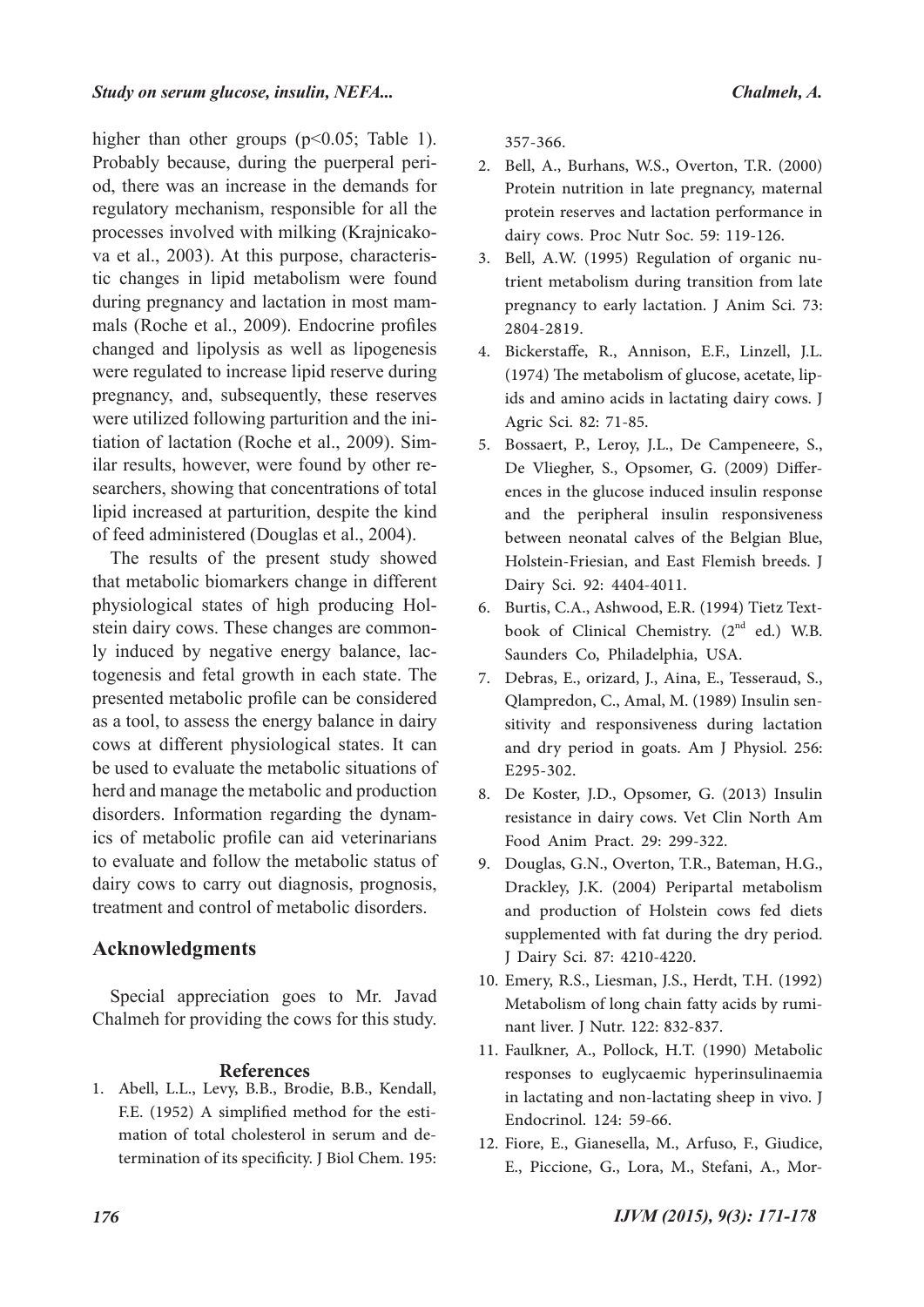gante, M. (2014) Glucose infusion response on some metabolic parameters in dairy cows during transition period. Arch Tierz. 57: 1-9.

- 13. Friedewald, W.T., Levy, R.I., Fredrickson, D.S. (1972) Estimation of the concentration of low density lipoprotein cholesterol without the use of the preparative ultra centrifuge. Clin Chem. 18: 499-502.
- Ghanem, M.M., Mahmoud, M.E., Abd El-14. Raof, Y.M., El-Attar, H.M. (2012) Metabolic profile test for monitoring the clinical, haema- tological and biochemical alterations in cattle during peri-parturient period. Banha Vet Med J. 23: 13-23.
- Graulet, B., Gruffat, D., Durand, D., Baucha- rt, D. (1998) Fatty acid metabolism and very 15. low density lipoprotein secretion in liver slices from rats and preruminant calves. J Biochem. 124: 1212-1219.
- Grum, D.E., Drackley, J.K., Younker, R.S., La- Count, D.W., Veenhuizen, J.J. (1996) Nutrition 16. during the dry period and hepatic lipid me- tabolism of periparturient dairy cows. J Dairy Sci. 79: 1850-1864.
- Grummer, R.R., Mashek, D.G., Hayirli, A. 17. (2004) Dry matter intake and energy balance in the transition period. Vet Clin North Am Food Anim Pract. 20: 447-470.
- 18. Hawagane, S.D., Shinde, S.B., Rajguru, D.N. (2009) Haematological and blood biochemi- cal profile in lactating buffaloes in and around Parbhani city. Vet World. 2: 467-469.
- 19. Herdt, T.H. (2000) Variability characteristics and test selection in herd-level nutritional metabolic profile testing. Vet Clin North Am Food Anim Pract. 16: 387-403.
- 20. Kahn, C.R. (1978) Insulin resistance, insulin insensitivity, and insulin unresponsiveness: a necessary distinction. Metabolism. 12: 1893- 1902.
- 21. Krajnicakova, M., Kovac, G., Kostecky, M., Valocky, I., Maracek, I., Sutiakova, I., Len- hardt, L. (2003) Selected clinic-biochemical parameters in the puerperal period of goats. Bull Vet Inst Pulawy. 47: 177-182.
- Lewis, G.F., Carpentier, A., Adeli, K., Giacca, 22. A. (2002) Disordered fat storage and mobili- zation in the pathogenesis of insulin resistance and type 2 diabetes. Endocr Rev. 23: 201-229.
- McGowan, M.W., Artiss, J.D., Strandbergh, 23. D.R., Zak, B. (1983) A peroxidase coupled method for the colorimetric determination of serum triglycerides. Clin Chem. 29: 538-542.
- 24. McNamara, J.P. (1991) Regulation of adipose tissue metabolism in support of lactation. J Dairy Sci. 74: 706-719.
- Piccione, G., Messina, V., Marafioti, S., Casel- la, S., Giannetto, C., Fazio, F. (2012) Changes 25. of some haematochemical parameters in dairy cows during late gestation, post partum, lacta-<br>tion and dry periods. Vet Med Zoot. 58: 59-64.
- 26. Pires, J.A.A., Souza, A.H., Grummer, R.R. (2007) Induction of hyperlipidemia by intra- venous infusion of tallow emulsion causes in- sulin resistance in Holstein cows. J Dairy Sci. 90: 2735-2744.
- 27. Pullen, D.L., Palmquist, D.L., Emery, R.S. (1989) Effect on days of lactation and me- thionine hydroxy analog on incorporation of plasma fatty acids into plasma triglycerides. J Dairy Sci. 72: 49-58.
- 28. Roche, J. R., Frggens, N.C., Kay, J.K., Fisher, M.W., Stafford, K.J., Berry, D.P. (2009) Invited review: Body condition score and its associa- tion with dairy cow productivity, health and welfare. J Dairy Sci. 92: 5769-5801.
- 29. Rukkwamsuk, T., Wensing, T., Geelen, M.J. (1999) Effect of overfeeding during the dry period on the rate of esterification in adipose tissue of dairy cows during the periparturient period. J Dairy Sci. 82: 1164-1169.
- 30. Sartin, J.L., Cummins, K.A., Kemppainen, R.J., Marple, D.N., Rahe, C.H., Williams, I.C. (1985) Glucagon, insulin, and growth hor- mone responses to glucose infusion in lactat- ing dairy cows. Am J Physiol. 248: E108-114.
- Sartin, J.L., Kemppaben, R.J., Cllmminn, K.A., 31. Williams, J.C. (1988) Plasma concentrations of metabolic hormones in high and low produc- ing dairy cows. J Dairy Sci. 71: 650-657.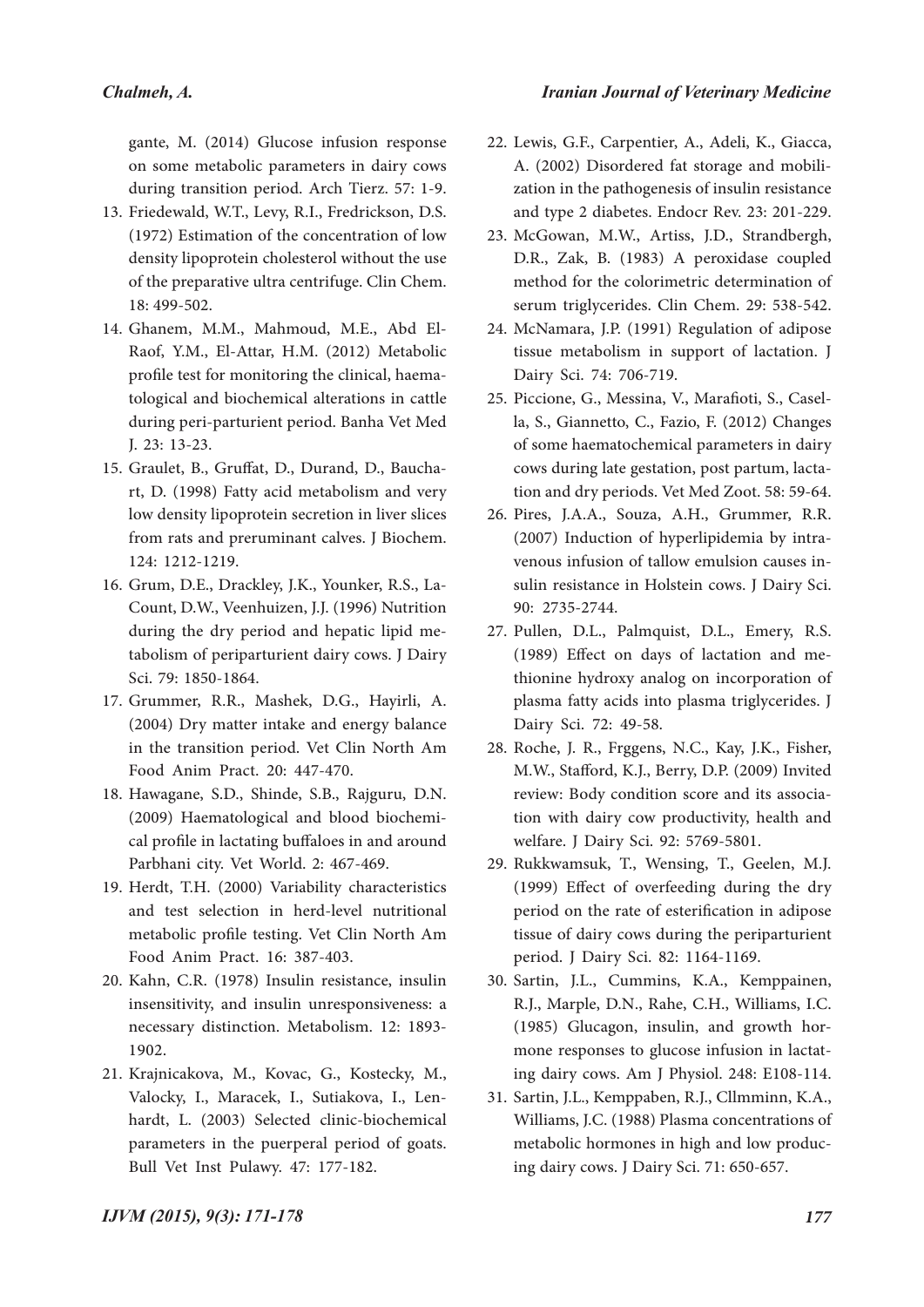- 32. Tanaka, M., Kamiya, Y., Suzuki, T., Nakai, Y. (2011) Changes in oxidative status in peripar- turient dairy cows in hot conditions. Anim Sci J. 82: 320-324.
- Tanritanir, P., Dede, S., Ceylan, E. (2009) 33. Changes in some macro minerals and bio- chemical parameters in female healthy siirt hair goats before and after parturition. J Anim Vet Adv. 8: 530-533.
- 34. Wathes, D.C., Cheng, Z., Chowdhury, W., Fenwick, M.A., Fitzpatrick, R., Morris, D.G., Patton, J., Murphy, J.J. (2009) Negative energy<br>balance alters global gene expression and immune responses in the uterus of postpartum dairy cows. Physiol Genomics. 39: 1-13.
- Wilson, S., MacRae, J.C., Buttay, P.J. (1983) 35. Glucose production and utilization in non-pregnant, pregnant and lactating ewes. Br J Nutr. 50: 303-316.